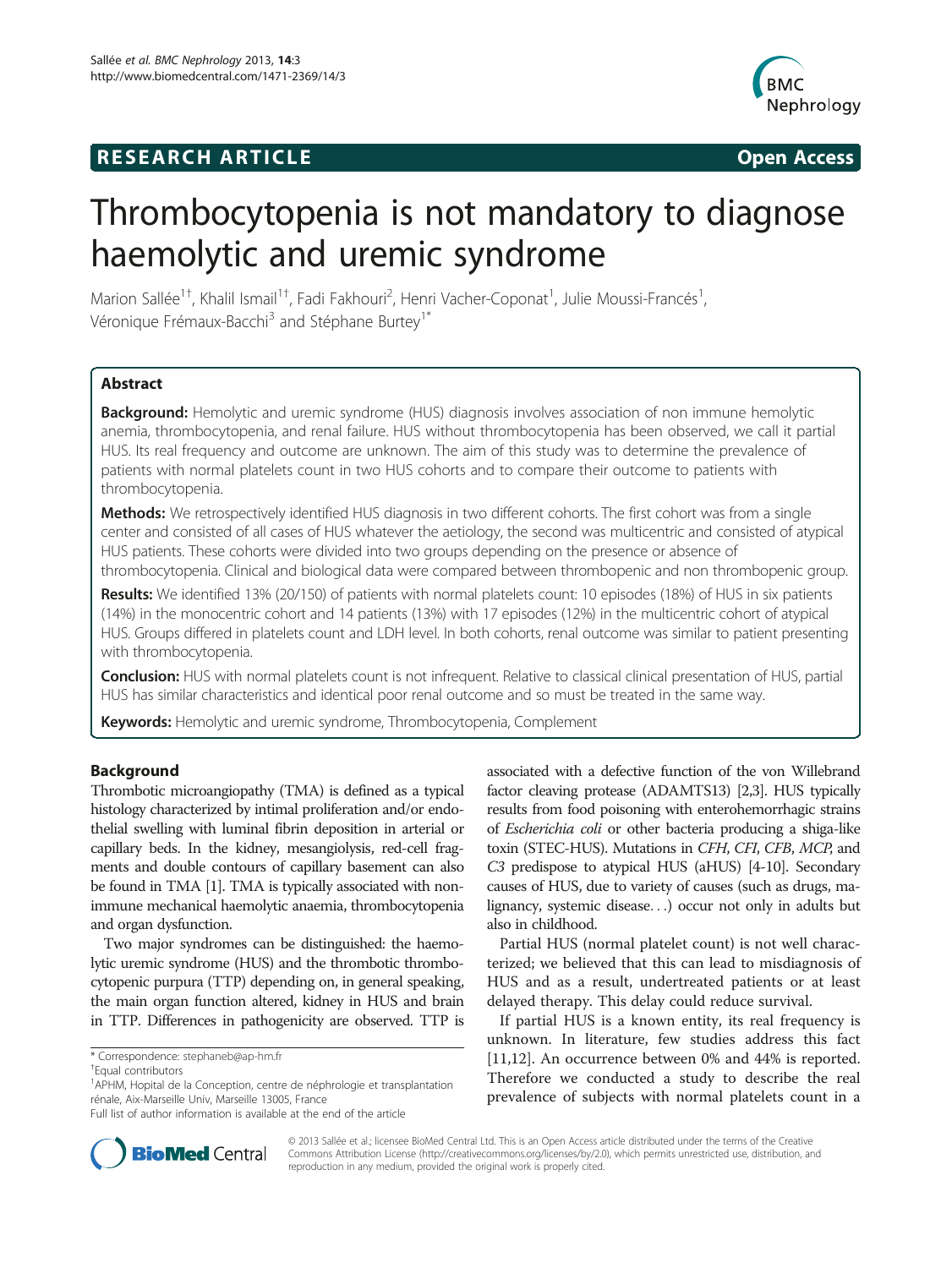single nephrology centre adult cohort of HUS, reflecting the whole spectrum of HUS. In order to confirm prevalence of this entity, we also analyzed a multicentre French cohort of adults with aHUS.

# Methods

We conducted a retrospective study in the nephrology centre at Hôpital La Conception (AP-HM, Marseille, France). Using a computerized database, we identified all patients with a HUS diagnosis admitted between January 2000 and June 2010. All patients' medical records were reviewed. Relevant clinical and biological data were collected. Children were excluded.

Partial HUS was suspected by the association of

- a mechanical (with schizocytes on blood smear), non immune (negative coombs test) haemolytic anaemia (haemoglobin under 12 g/dl, haptoglobin under 0,4 g/l and lactate deshydrogenase (LDH) >250 UI/L)
- and acute renal failure (blood creatinine >120 μmol/l).

To confirm the diagnosis of partial HUS, patients were required to have either biopsy proven TMA, and/or mutation in genes coding for proteins involved in the complement alternative pathway, and/or exposition to a drug associated with HUS like gemtacibine and/or recurrence of partial HUS associated with response to plasmatherapy.

Complete HUS was diagnosed by the association of a mechanical, non immune haemolytic anaemia, thrombocytopenia (platelets count below 150 G/L) and acute renal failure.

TTP was excluded by ADAMTS 13 activity above 20%.

We retrospectively compared the group of patients with thrombocytopenia with those with normal platelets count at diagnosis. Treatments before hospital admission, clinical and biological data on admission, treatments administered, clinical outcome, renal outcome and the number of relapses were collected. In cases of relapses, we noted whether the diagnostic criteria were the same.

Platelets counts were taken on the admission. However partial HUS group was defined by the fact that during all the disease, platelets count never decrease below 150 G/L.

Data from the thrombocytopenic group and from the partial HUS group were analyzed further by Fisher's exact tests and Mann–Whitney test (two tailed) analyses.

To confirm our main result, we used a multicentre French database to identify adult with aHUS referred between 2000 and 2008 to the laboratory of immunology at Hôpital Européen Georges Pompidou (Paris, France), the French reference centre for the evaluation of complement disorders in human diseases. Diagnostic criteria used were the same as those used for the first cohort.

Children were excluded. Nine patients included in the first cohort were excluded. Clinical and biological data were collected by the physicians who referred the patients. So, while the Marseilles cohort included all coming HUS patients regardless of the cause, the multicentre French cohort was most restrictive, limited to aHUS.

This study is in compliance with the Helsinki Declaration. We did not need the approval of an ethic committee to access and use the data. The access to hospital files was given by the head of the department of nephrology in Marseilles and the head of the department of immunology for the French cohort.

# Results

In the Marseille database, we identified 43 patients, presenting 56 episodes of HUS, over the course of ten years. Six of the 43 patients (14%) had a total of 10 episodes (10/56, 18%) of partial HUS.

Patients' characteristics are summarized in Table [1](#page-2-0). Patients were young (median age: 45 years [25–64]) with a majority of females (60%). Aetiologies of HUS were those commonly described in HUS such as toxic causes, mutations in proteins involved in alternative pathway of the complement, and post infectious diseases.

All patients exhibited an acute renal failure (median plasma creatinine level: 3.4 mg/dl [2.4-5.5]) and mechanical, non immune haemolytic anaemia (median Hb: 7.6 g/dl [7.1-8.9], median LDH: 1012 UI/L [607–202], and haptoglobin was not measurable). No difference was observed for creatinine level, haemoglobin level and proteinuria between the thrombocytopenic and the partial HUS groups, while LDH levels and schizocytes count were higher in the thrombocytopenic group.

Relapses were described in 7 patients (7/37, 19%) in the thrombocytopenic group and in 3 patients (3/6, 50%) in the partial HUS group. Platelets count (<150 G/L or  $\geq$  150 G/L) during relapses were similar to that at first episode.

Plasmatherapy were used for both groups with no differences between number of treated patient and number of plasmatherapy session for an episode.

Table [2](#page-3-0) summarized patients' characteristics for the French cohort. We identified 107 patients presenting 145 episodes of HUS. Fourteen of the 107 patients (13%) presented 17 episodes (17/145, 12%) of partial aHUS. Aetiologies in this cohort represent a large panel of mutations in proteins implicated in complement alternative pathway or a familial history of HUS. As in the Marseille cohort, the LDH levels were significantly higher in the thrombocytopenic aHUS group compared to the partial aHUS group. For all other variables studied, no difference was observed.

To assess the severity of the episode, we evaluated the renal outcome one month after the onset of HUS. Because baseline biological data of the two cohorts seemed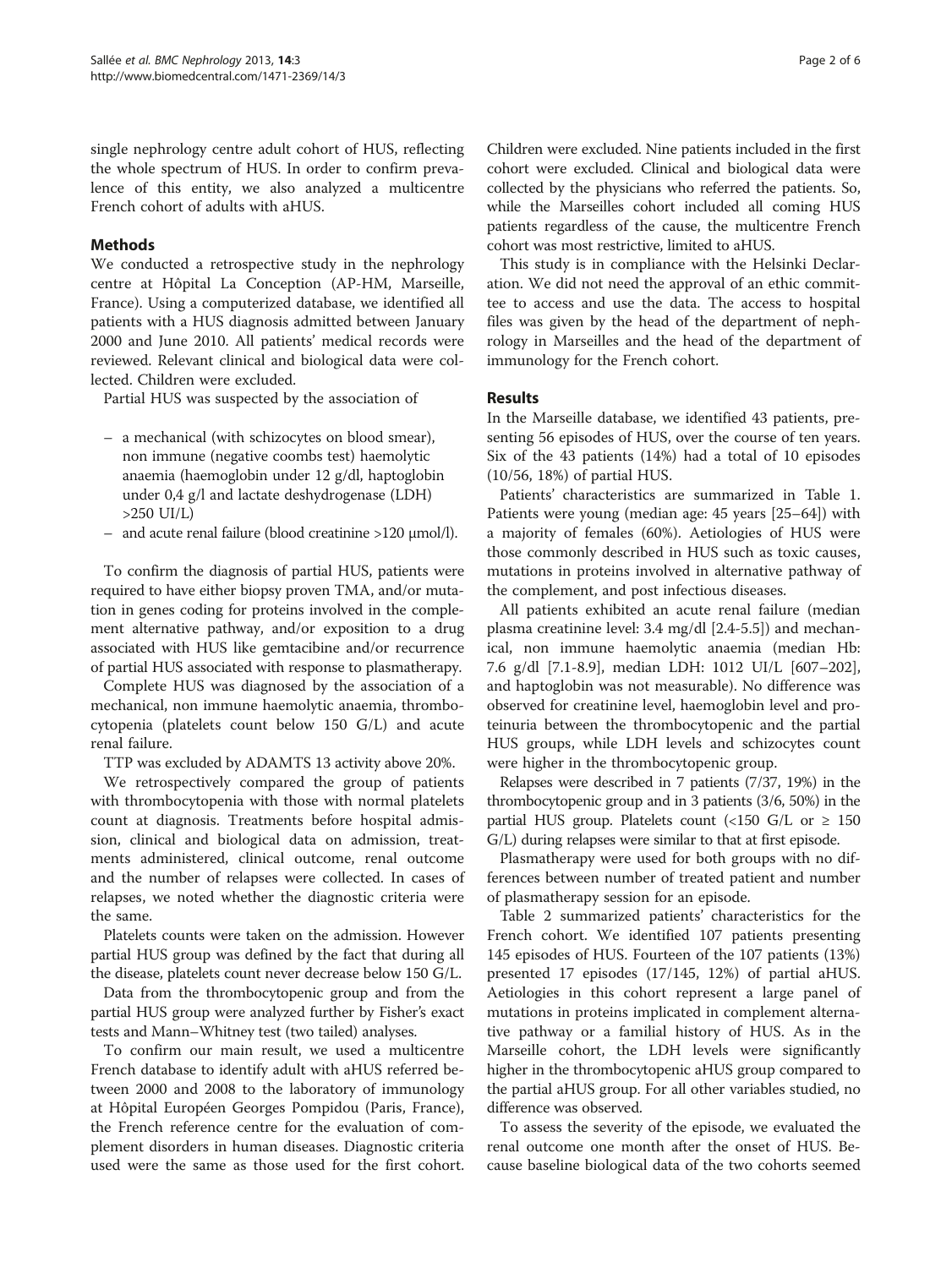## <span id="page-2-0"></span>Table 1 Data from the Marseille cohort

|                              | All patients      | Patients with normal platelets count | Patients with thrombocytopenia | p       |
|------------------------------|-------------------|--------------------------------------|--------------------------------|---------|
| Number of patients           | 43                | 6                                    | 37                             |         |
| Number of episodes           | 56                | 10                                   | 46                             |         |
| Number of relapsing patients | 10                | 3                                    | 7                              | 0.88    |
| Sex (%male)                  | 40%               | 17%                                  | 43%                            | 0.40    |
| Age (years)                  | 45 [25-64]        | 40 [32-50]                           | 44 [23-66]                     | 0.78    |
| Biopsy proven TMA            | 10 (23%)          | 3 (50%)                              | 7 (19%)                        | 0.38    |
| Etiology identification      | 24 (56%)          | 3(50%)                               | 21 (57%)                       |         |
| Identified mutation          | 6                 | 2                                    | 4                              |         |
| Anti-factor H Autoantibody   |                   |                                      | 1                              |         |
| Toxic                        | 5                 | 1                                    | $\overline{4}$                 |         |
| Cancer associated            | 2                 |                                      | $\overline{2}$                 |         |
| Graft associated             | 2                 |                                      | $\mathbf{1}$                   |         |
| Autoimmune disease           | 3                 |                                      | 3                              |         |
| Shiga like toxin             | 4                 |                                      | 4                              |         |
| Post infectious disease      | 2                 |                                      | 2                              |         |
| Potential explanation        | 10 (23%)          | 2 (33%)                              | 8 (22.5%)                      |         |
| Familial form                | $\overline{2}$    |                                      | $\overline{2}$                 |         |
| Recurrent form               | 4                 | $\overline{2}$                       | 2                              |         |
| Associated with low C3       | $\overline{4}$    |                                      | $\overline{4}$                 |         |
| <b>Idiopathic</b>            | 9(21%)            | 1(17%)                               | 8 (22.5%)                      |         |
| Pregnancy associated HUS     | 3 (11,5%)         | 2(40%)                               | 1(5%)                          | 0.151   |
| Platelets (G/L)*             | 66 [55-108]       | 234 [183-265]                        | 53 [27-88]                     | < 0.001 |
| Hb (q/dl)                    | 7.6 [7.1-8.9]     | 8 [7.2-9.8]                          | 7.7 [7.1-8.8]                  | 0.38    |
| LDH* (UI/L)                  | 1012 [607-202]    | 612 [400-705]                        | 1074 [659-2192]                | 0.012   |
| Haptoglobin                  | $0 [0 - 0]$       | $0 [0 - 0.28]$                       | $0 [0 - 0]$                    | 0.064   |
| Schizocytes %*               | $2.2$ [1.5-3.8]   | $0.8$ $[0-2]$                        | $3[1.5-4.4]$                   | < 0.001 |
| Creatinine (mg/dl)           | $3.4$ [2.4-5.5]   | 2.5 [1.4-5.3]                        | $3.5$ [2.5-5.6]                | 0.76    |
| Proteinuria (g/24h)          | $2.2$ [1.1 - 3.6] | $1.5$ [0.8 - 2.3]                    | $2.32$ $[1.2 - 4]$             | 0.15    |
| HD at the diagnosis          | 12 (21%)          | 2 (20%)                              | 10 (22%)                       | 0.68    |
| HD during the episode        | 34 (61%)          | 5 (50%)                              | 29 (63%)                       | 0,6     |

For Numeric value, data are express in Median value [25%-75%], for categories, data are express in number of observation (%). Test used, Mann Whitney test (quantitative data) and Fisher's test for proportion and rate. Note, Conversion factors for units, serum creatinine in mg/dL to mol/L, ×88.4; serum urea nitrogen in mg/dL to mmol/L.

Number of plasmatherapy sessions 15 [12–18] 15 [6–16.5] 15 [6–16.5] 14 [12–20]

Number of episodes treated 52 (93%) 8 (80%) 44 (96%) 0.88

Death (%) 1 (2%) 1 (17%) 1 (17%) 0 (0%) 0 (0%) 0 (6 0%)

quite similar and in order to increase the power of the study, we pooled the two cohorts. Table [3](#page-3-0) summarizes the outcome. 34 patients over 150 were lost-to follow up. HD was required at the acute phase in 106/150 (71%) patients. 65/150 patients (43%) remained HD-dependant. 20/150 patients (13.6%) had persistent renal failure, and only 24/150 patients (16%) had complete recovery of their renal function. No statistical difference could be highlighted between the two groups.

Plasmatherapy

# **Discussion**

We report here an occurrence of 13% (20/150) of partial HUS patients defined by normal platelets count at diagnosis in two independent French cohorts. Thrombocytopenia was still absent in relapses when it was absent during the first episode. This suggests that the occurrence of partial HUS is frequent. No specific cause of partial HUS was associated with lack of thrombocytopenia.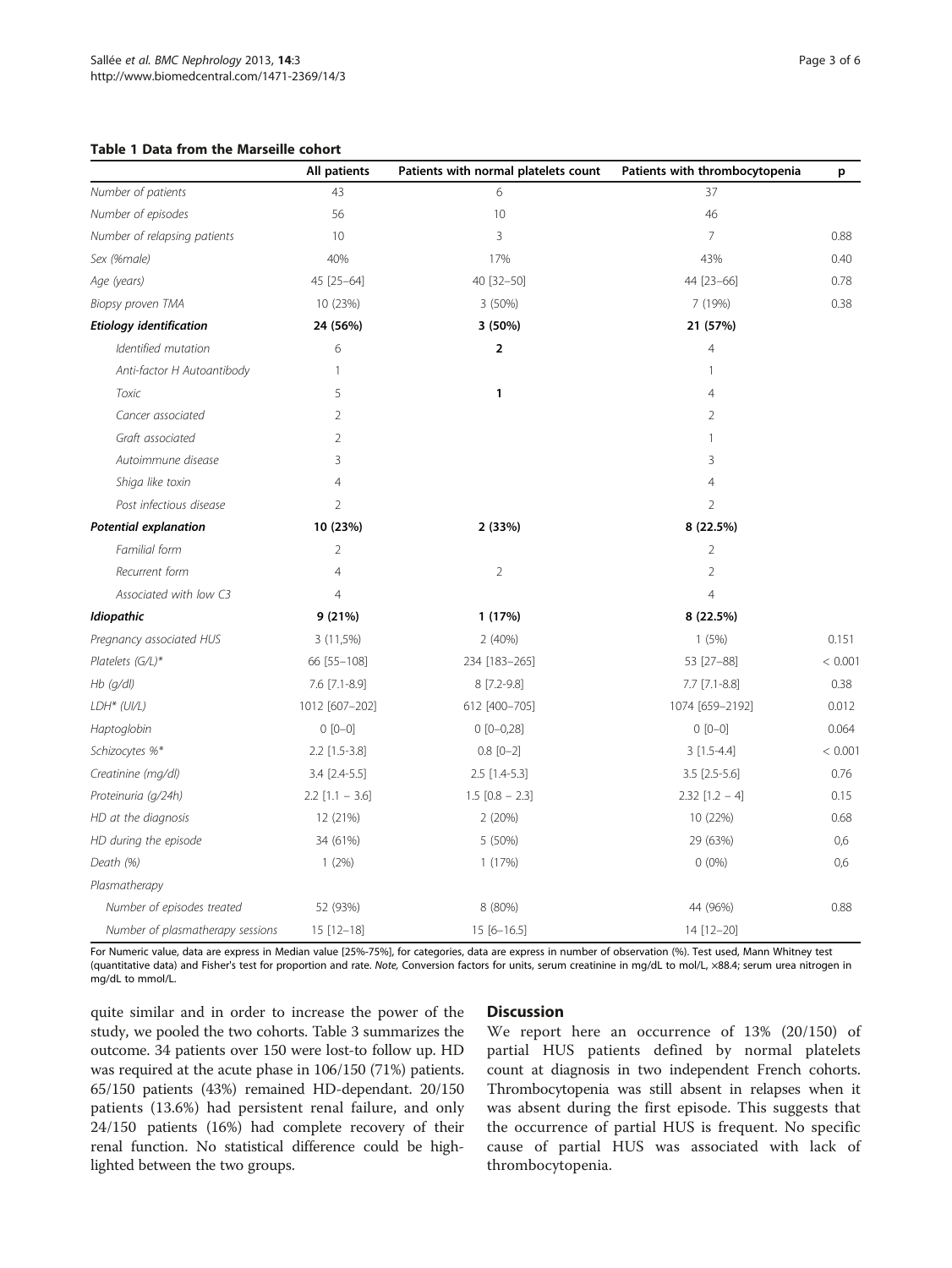|                              | All patients       | Patients with normal platelets count | Patients with thrombocytopenia | P       |
|------------------------------|--------------------|--------------------------------------|--------------------------------|---------|
| Number of patients           | 107                | 14                                   | 93                             |         |
| Number of episodes           | 145                | 17                                   | 128                            |         |
| Number of relapsing patients | 18 (20%)           | 2(14%)                               | 19 (20%)                       | 0.88    |
| Sex (%male)                  | 29 (27%)           | 5 (36%)                              | 24 (26%)                       | 0.39    |
| Age (years)                  | $32$ $[22 - 45]$   | $32 [22 - 45]$                       | $33 [23 - 42]$                 | 0.78    |
| Biopsy proven TMA            | 72 (67%)           | 13 (93%)                             | 59 (63%)                       |         |
| identification of mutation   | 75 (70%)           | 10 (71%)                             | 65 (70%)                       | 0.95    |
| <b>CFH</b>                   | 40                 | 6                                    | 34                             |         |
| CFI                          | 17                 | 3                                    | 14                             |         |
| <b>MCP</b>                   | 10                 | 1                                    | 9                              |         |
| C <sub>3</sub>               | 11                 | $\overline{1}$                       | 10                             |         |
| CFB                          |                    |                                      | $\overline{2}$                 |         |
| Anti-factor H Autoantibody   |                    |                                      | $\overline{2}$                 |         |
| <b>Potential explanation</b> | 2(13.3%)           | 1(14.3%)                             | 11 (12%)                       |         |
| Familial form                |                    | $\mathbf{1}$                         | 10                             |         |
| Low C3                       | 2                  | $\mathbf 0$                          | $\mathbf{1}$                   |         |
| <b>Idiopathic</b>            | 21 (23.3%)         | 3(21.4%)                             | 19 (25%)                       |         |
| Pregnancy associated HUS     | 19 (18%)           | 1(7%)                                | 17 (18%)                       | 0.151   |
| Platelets (G/L)*             | 79 [48-117]        | 214 [186 - 242]                      | 68 [46-100]                    | < 0.001 |
| $Hb$ ( $q/dl$ )              | $7.2$ [6,6 - 9]    | $8.6$ [6.7-10]                       | $7.2$ [6.6 - 8.8]              | 0.16    |
| LDH* (UI/L)                  | 1688 [951-2930]    | 664 [498-1914]                       | 1711 [999-1953]                | 0.017   |
| Creatinine (mg/dl)           | $7.3$ [4.1 - 11.3] | $4.3$ [2.6 - 12]                     | $7.6$ $[4.6 - 11.3]$           | 0.27    |
| HD at the diagnosis          | 13 (12%)           | 1(7%)                                | 12 (13%)                       | 0.68    |
| HD during the episode        | 72 (80%)           | 10 (71%)                             | 62 (81.6%)                     | 0.6     |
| Death Number/%               | 6(6.7%)            | $1(7.1\%)$                           | $5(6.6\%)$                     | 0.9     |

<span id="page-3-0"></span>

For Numeric value, data are express in Median value [25%-75%], for categories, data are express in number of observation (%). Test used, Mann Whitney test (quantitative data) and Fisher's test for proportion and rate. Note, Conversion factors for units, serum creatinine in mg/dL to mol/L, ×88.4; serum urea nitrogen in mg/dL to mmol/L.

Normal platelets count in TMA has already been described in previous study. Veyradier et al. [[12](#page-5-0)] reported an occurrence of 40%. However, in this study, patients included had either HUS or TTP, with a high proportion of secondary TMA. In others clinical reports, Sellier-leclerc et al. reported an occurrence of 15% in a cohort of aHUS with complement mutation [\[13\]](#page-5-0) and

Fakhouri et al. [[14\]](#page-5-0) described 3 over 21 aHUS with normal platelets count in pregnancy associated HUS. In those articles details are not mentioned and little is known about platelets count evolution but the occurrence of normal platelets count seems similar to what we noticed. Recently, De Serre et al. [\[11](#page-5-0)] described an occurrence of 44% of patient with TMA and normal

### Table 3 Renal outcome three months after the last episode

|                                       | <b>Total</b> | Patients with normal platelets count | Patients with thrombocytopenia | p    |
|---------------------------------------|--------------|--------------------------------------|--------------------------------|------|
| Number of patient                     | 150          | 20                                   | 130                            |      |
| Death                                 | 7(4.7%)      | 2(10%)                               | 5(4%)                          | 0.55 |
| ESRD leading to chronic haemodialysis | 65 (43%)     | 9(45%)                               | 56 (43%)                       | 0.28 |
| <b>CKD</b>                            | 20 (13.6%)   | 4 (20%)                              | 16 (12%)                       | 0.33 |
| Recovery                              | 24 (16%)     | 3(15%)                               | 21 (16%)                       | 0.75 |
| Lost                                  | 34 (22%)     | 2(10%)                               | 32 (25%)                       | 0.21 |

CKD, chronic kidney injury estimated GFR in ml/min/1.73  $m^2$  (MDRD simplified) <60 ml/min/1.73  $m^2$ . Fisher's test analysis. ESRD, End stage renal disease.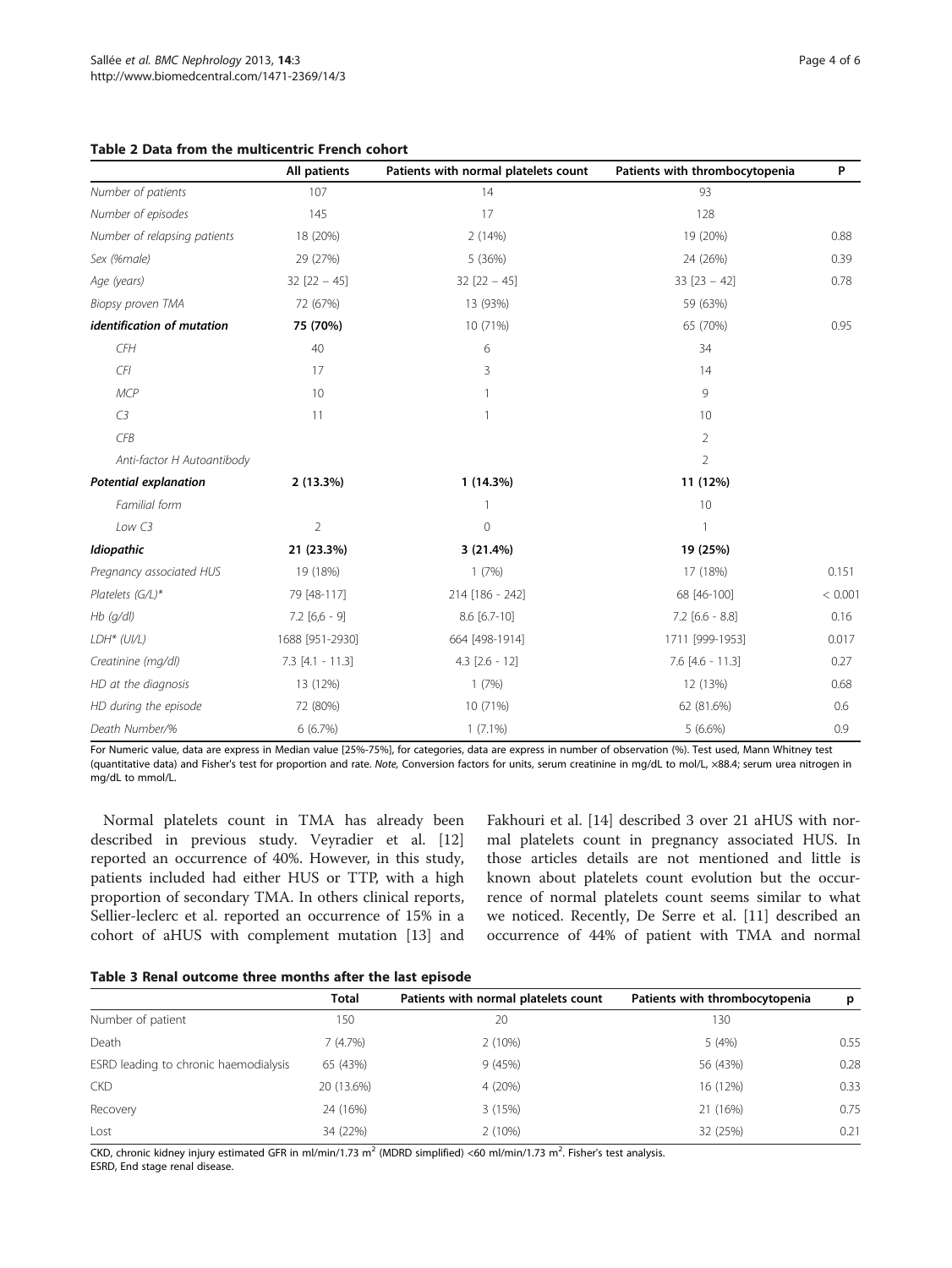<span id="page-4-0"></span>platelets count in a cohort of histological TMA. Nevertheless, some of the patients did not present with haemolytic anaemia. Consequently, we assumed that some of their description included localized TMA. In our study, patients with partial HUS reflect the whole TMA spectrum in a nephrology centre. Our study put in light that biopsy is difficult to manage in the course of HUS. Consequently, histological diagnosis of HUS is often difficult to confirm. One limitation of our study is in some patients with partial HUS, a kidney biopsy lacks to absolutely confirm the diagnosis of renal TMA. We have only indirect clinical evidence by the presence of a mutation in the genes coding for complement alternative pathway and/or response to plasmatherapy, in favour of the diagnosis of HUS.

Nevertheless, this study underlines a similar renal outcome of HUS whatever the platelets count, even if haemolysis is more severe in cases with thrombocytopenia. This similar outcome is not explained by the fact that in normal platelets count, patient did not experiment plasmatherapy. Renal outcome impacts on the prognosis of HUS. A poor outcome, leading to irreversible kidney injury or death, is described in both groups. This confirms data from De Serres et al. [\[11\]](#page-5-0). They described a poor renal outcome and a worse survival in the group with normal platelets count compared to the thrombocytopenic group. The authors argued that a worst outcome may be related to delay in patient care. Our patients with partial HUS had a median delay to diagnosis of 11 days. This can explain the similar outcome in our two groups. We believed that normal platelets count can delay HUS diagnosis and that kidney biopsy is the key to confirm the diagnosis. Thus we recommend performing renal biopsy if it is possible as soon as possible in patient with haemolytic anaemia and kidney impairment. It is also critical to investigate the alternative pathway of complement by measure of the complement protein and research of mutations in the genes controlling this pathway. The diagnosis could elicit the initiation of the treatment of HUS. Our data provide a strong argument that patient with partial HUS would benefit from the same therapy as for thrombocytopenic HUS.

This study questions whether platelets count is the best criterion to evaluate response to treatment in HUS. Indeed, TMA can persist even when thrombocytopenia has resolved. Improvement of kidney function or other organs involvement like brain or heart could be retained as real response criterion in HUS[[15](#page-5-0)]. The LDH levels cannot be used alone as it has already been reported as a less important biomarker [[16,17\]](#page-5-0). More accurate biomarkers of HUS activity are yet to be found to optimise patients' care.

# Conclusion

Thrombocytopenia is not necessary to evoke HUS diagnosis. The association of mechanical haemolytic anaemia

#### Abbreviations

HUS: Haemolytic and uremic syndrome; aHUS: atypical haemolytic and uremic; STEC-HUS: Shiga-toxin Escherichia coli haemolytic and uremic syndrome; TMA: Thrombotic microangiopathy; TTP: Thrombotic thrombocytopenic purpura; LDH: Lactate deshydrogenase.

#### Competing interests

We declare no conflict of interest.

#### Authors' contributions

MS and KI collected and analyzed the data of the Marseille's cohort and write the first draft of the manuscript, HVC and JMF are involved in the care of the patients of the Marseille's cohort, FF analyzed and maintained the data of the French cohort, VFB provided the mutation screening of complement genes and maintenance of the data of the French cohort, SB designed the study, analyzed the whole dataset and write the manuscript. All authors read and approved the final manuscript.

#### Author details

<sup>1</sup>APHM, Hopital de la Conception, centre de néphrologie et transplantation rénale, Aix-Marseille Univ, Marseille 13005, France. <sup>2</sup>Département de Nephrologie, INSERM UMR643, CHU de Nantes, 1 place Alexis-Ricordeau, Nantes 44000, France. <sup>3</sup>Service d'immunologie biologique, hôpital Européen Georges-Pompidou, Assistance publique–Hôpitaux de Paris, 20-40, rue Leblanc, Paris cedex 15 75908, France.

### Received: 18 July 2012 Accepted: 2 January 2013 Published: 8 January 2013

#### References

- 1. Kaplan BS, Meyers KE, Schulman SL: The pathogenesis and treatment of hemolytic uremic syndrome. J Am Soc Nephrol 1998, 9(6):1126-1133.
- 2. Tsai HM, Lian EC: Antibodies to von willebrand factor-cleaving protease in acute thrombotic thrombocytopenic purpura. N Engl J Med 1998, 339(22):1585–1594.
- 3. Furlan M, Robles R, Galbusera M, Remuzzi G, Kyrle PA, Brenner B, Krause M, Scharrer I, Aumann V, Mittler U, et al: von willebrand factor-cleaving protease in thrombotic thrombocytopenic purpura and the hemolyticuremic syndrome. N Engl J Med 1998, 339(22):1578–1584.
- 4. Fremeaux-Bacchi V, Fakhouri F, Roumenina L, Dragon-Durey MA, Loirat C: Atypical hemolytic-uremic syndrome related to abnormalities within the complement system. Rev Med Interne 2011, 32(4):232–240.
- 5. Noris M, Remuzzi G: Atypical hemolytic-uremic syndrome. N Engl J Med 2009, 361(17):1676–1687.
- 6. Saunders RE, Abarrategui-Garrido C, Fremeaux-Bacchi V, Goicoechea de Jorge E, Goodship TH, Lopez Trascasa M, Noris M, Ponce Castro IM, Remuzzi G, Rodriguez de Cordoba S, et al: The interactive factor H-atypical hemolytic uremic syndrome mutation database and website, update and integration of membrane cofactor protein and factor I mutations with structural models. Hum Mutat 2007, 28(3):222–234.
- 7. Fremeaux-Bacchi V, Moulton EA, Kavanagh D, Dragon-Durey MA, Blouin J, Caudy A, Arzouk N, Cleper R, Francois M, Guest G, et al: Genetic and functional analyses of membrane cofactor protein (CD46) mutations in atypical hemolytic uremic syndrome. J Am Soc Nephrol 2006, 17(7):2017–2025.
- 8. Goicoechea De Jorge E, Harris CL, Esparza-Gordillo J, Carreras L, Arranz EA, Garrido CA, Lopez-Trascasa M, Sanchez-Corral P, Morgan BP, Rodriguez De Cordoba S: Gain-of-function mutations in complement factor B are associated with atypical hemolytic uremic syndrome. Proc Natl Acad Sci U S A 2007, **104**(1):240-245.
- 9. Kavanagh D, Kemp EJ, Mayland E, Winney RJ, Duffield JS, Warwick G, Richards A, Ward R, Goodship JA, Goodship TH: Mutations in complement factor I predispose to development of atypical hemolytic uremic syndrome. J Am Soc Nephrol 2005, 16(7):2150-2155.